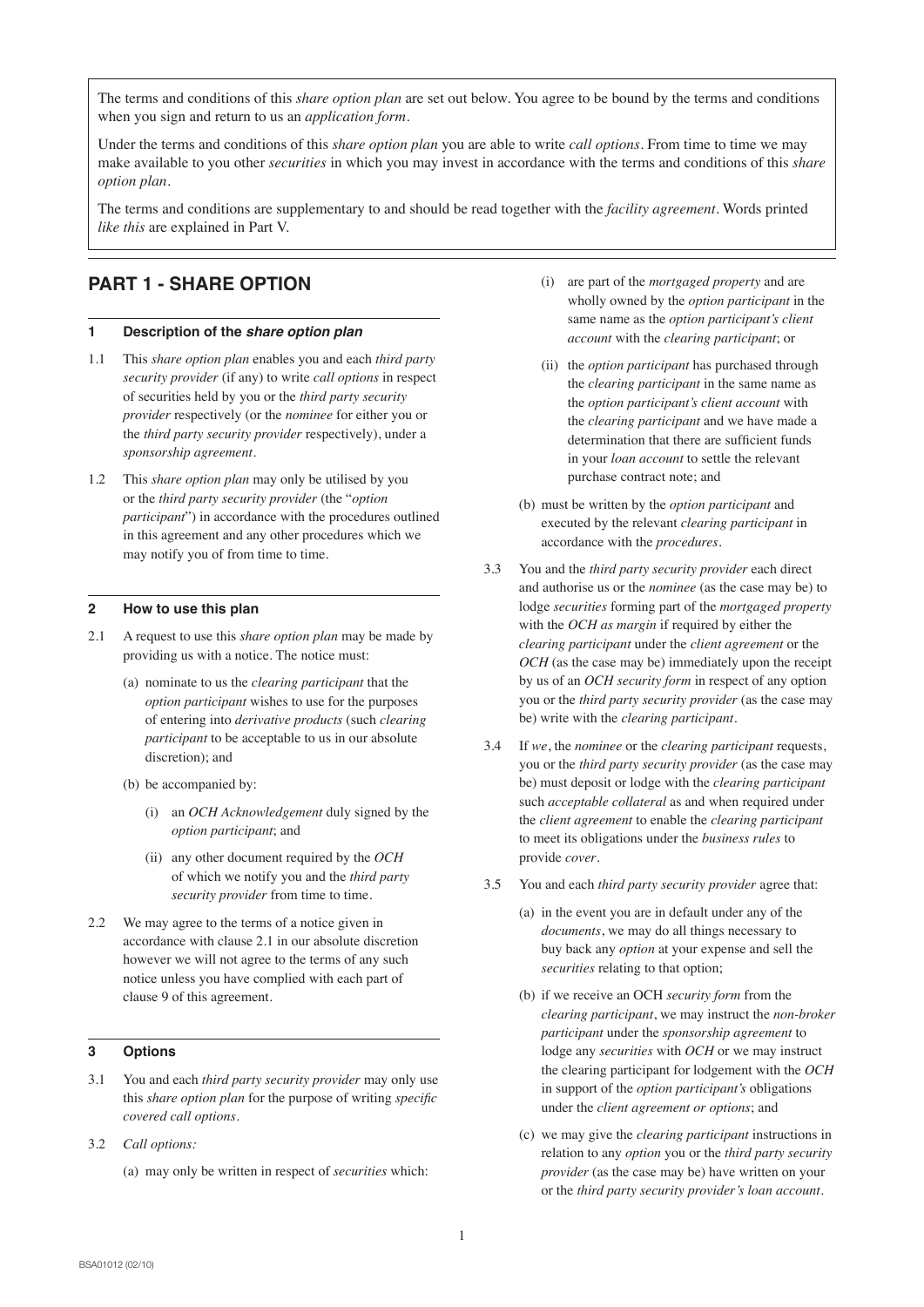### **4 Payments**

- 4.1 You or the *third party security provider* (as the case may be) must, by the time specified in the *client agreement* or, if no time is specified, within 24 hours:
	- (a) pay to the *clearing participant* any amount which the *clearing participant* asks you or the *third party security provider* to pay under rule 7.3.5.1 of the *business rules*; or
	- (b) provide security for the amounts referred to in clause 4.1 (a) in a form acceptable to the *clearing participant*.
- 4.2 If you are unable to comply with your obligations under clause 4.1, you or the *third party security provider* (as the case may be) must notify us immediately.
- 4.3 *The option participant* must do all that is necessary to ensure that any *premium* payable to the *option participant* in connection with a *call option* is paid directly into the *option participant's client account*.
- 4.4 Under this agreement you are obliged to pay us:
	- (a) our *costs* incurred in connection with this agreement, including any taxes, duties, fees or fines we have to pay or amounts the *OCH* requires us to pay in connection with the lodgement of *mortgaged property* with the *OCH*; and
	- (b) any fee that we specify from time to time is due and payable in relation to provision of this *share option plan*;
- 4.5 You and the *third party security provider*:
	- (a) each agree that any *premium* payable to you in connection with an *option* that has been paid to us will be credited to your *loan account*: and
	- (b) each authorise and direct us to:
		- (i) pay any amount owing to the *OCH* under or in connection with the *Master Deed of Priority*;
		- (ii) provide cash security cover to the *OCH* or the *clearing participant* to lodge with the *OCH* (as the case may be) in respect of any *option* you or a *third party security provider* write;
		- (iii) pay the *clearing participant* any amount you or a *third party security provider* owes the *clearing participant* under the *client agreement*; and
		- (iv) pay the *clearing participant* any amount required to reduce any debit balance in the *option participant's client account* to nil.

and acknowledge that any such amount and any amounts payable under clause 4.4 (including any such amounts payable by or on behalf of a *third party security provider*) will be debited directly to your *loan account*.

# **PART II - WARRANTIES AND UNDERTAKINGS**

#### **5 Warranties and undertakings that you make**

- 5.1 You and each *third party security provider* make the following confirmations, acknowledgements, warranties and undertakings at the date of this *share option plan*, and each time you utilise this *share option plan*:
	- (a) you confirm all representations, warranties, declarations and acknowledgements you have made in a *client agreement*;
	- (b) you are able to fulfil all obligations under the *client agreement*;
	- (c) you solely own any *acceptable collateral* lodged or deposited with the *OCH* or a *clearing participant*  in accordance with the terms of this *share option plan* and any *securities* included in that *acceptable collateral* are held in the same name as the relevant *option participant client account* with the *clearing participant*;
	- (d) no-one else has any rights affecting any *acceptable collateral* (such as other mortgages or the rights of a beneficiary under a trust);
	- (e) you are bound by the *business rules* and by the *procedures*, customs, usages and practices of ASX insofar as they apply to *derivative products* traded on ASX on your behalf;
	- (f) you and each relevant *third party security provider* has received from your *clearing participant* or other means, read and understood a copy of the current *explanatory booklet* published by ASX in respect of each *derivative product*;
	- (g) you have:
		- (i) read and understood the *risk disclosure statement* provided to you by the *broker* which outlines risks in addition to those contained in this *share option plan*; and
		- (ii) you acknowledge that we have not prepared any of the *explanatory booklet* or the *risk disclosure statement*; and
		- (iii) you do not rely on the *explanatory booklet* or *risk disclosure statement* as a complete explanation of the risks involved in options trading;
	- (h) you acknowledge that we have not provided you with personal recommendations or advice based on your investment objectives, financial position and particular needs. This means that you do not rely on any advice that we have given you and that you make your own decisions or seek advice from your financial adviser on whether the security or product suits your needs. We will not be liable for any advice given if the security or product does not suit your needs; and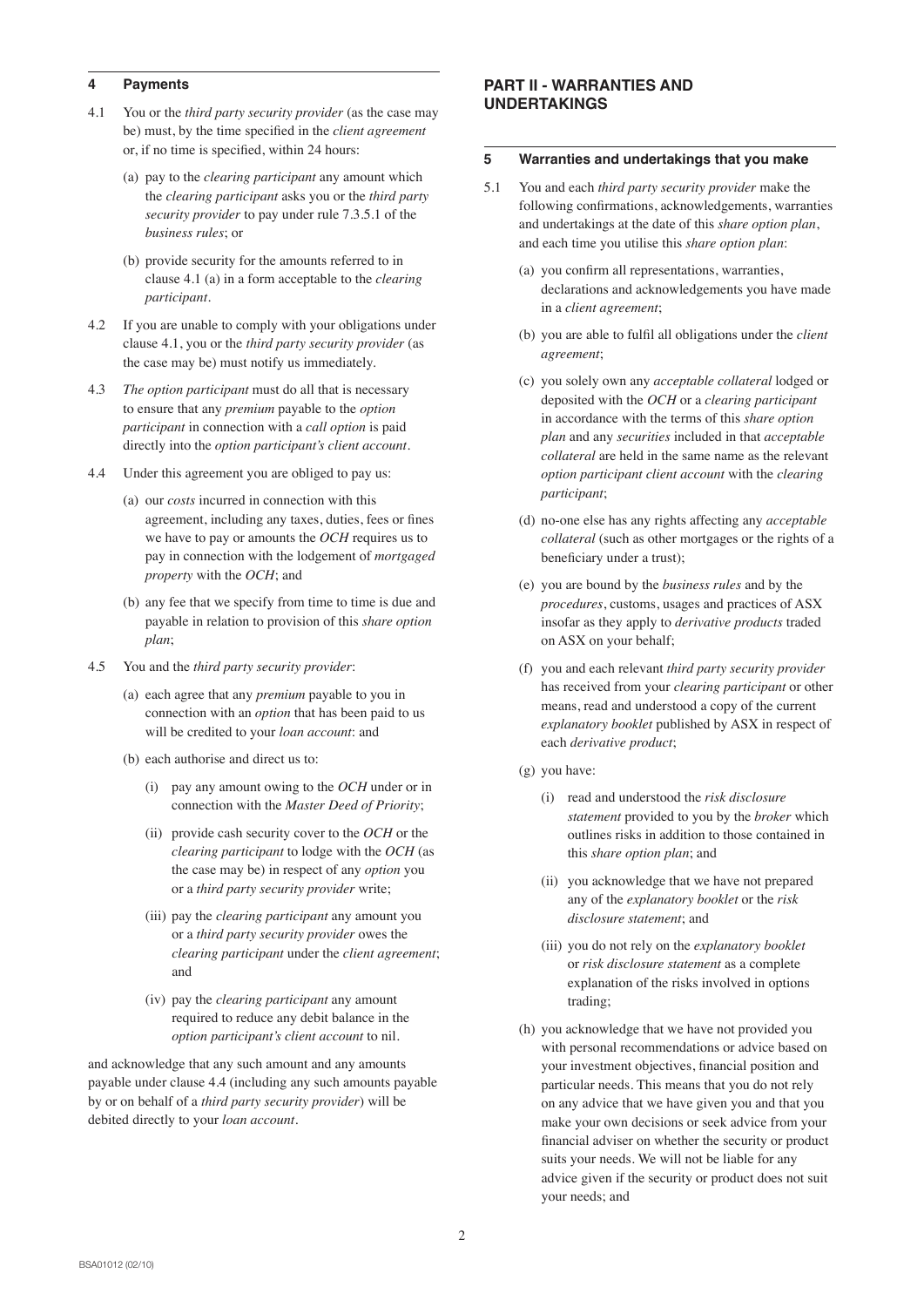- (i) you agree that this agreement is a *document* for the purposes of the *facility*.
- 5.2 You and each *third party security provider* agrees:
	- (a) not to give any instructions to the *clearing participant* which are inconsistent with any instructions given by us to the *clearing participant*;
	- (b) to ensure that no-one else obtains any rights over *acceptable collateral* lodged or deposited by either of you with the *OCH* or the *clearing participant* (as the case may be) under the terms of this agreement:
	- (c) that for the purposes of determining the value of the *mortgaged property* on any date in connection with the *borrower's* obligations under the *facility*, the value of the *mortgaged property* will be reduced by the aggregate of:
		- (i) the cost to buy back any *call option* for which that *mortgaged property* has been provided as collateral: and
		- (ii) the *option gearing ratio* in respect of that *mortgaged property*: and
	- (d) that this agreement is a notice of identification in respect of your *option participant's client account* with each *clearing participant* nominated under clause 2.1.
- 5.3 You and each *third party security provider* each acknowledge that:
	- (a) *call options* may only be written in respect of certain shares selected from time to time by *OCH* and acceptable to us in our absolute discretion;
	- (b) all instructions given to us by either of you or on behalf of either of you (including all instructions given under clause 4 of this agreement) are irrevocable;
	- (c) all *collateral* is held by *OCH* as security for the performance by the *clearing participant* of its obligations to *OCH*;
	- (d) any *premium* payable to you in respect of a *call option* may be paid directly to us;
	- (e) if for any reason *OCH* is not entitled to deal with cover in or towards satisfaction of the *clearing participant's obligations* to the *OCH* in respect of the *option participant's client account*, the *OCH* may retain and refuse to release any cover until those obligations of the *clearing participant* to *OCH* have been fully satisfied;
	- (f) there is a risk of loss as well as the prospect of profit associated with entry into *derivative products*. The risk of loss in trading in *derivative products* can be substantial and you have given consideration to relevant objectives including, but not limited to, your investment objectives, your financial situation and particular needs and that you have each formed the opinion that entering into *options* and this *share option plan* is suitable for your purposes;
- (g) at any time we may refuse to deal in, or limit or impose conditions on your dealings in *options* under this *share option plan*. We will notify you of any refusal, limitation or condition imposed in respect of dealings in *options* as soon as practicable either directly or via our website as current on the Internet. Neither party to this *share option plan* is obliged to deal in any *options*; and
- (h) we may receive from a *clearing participant* copies of any information given to either of you in relation to your *option participant's client account*.
- 5.4 Each *third party security provider* (if any) consents to the *borrower* entering into this agreement and confirms that the *third party security provider's* obligations under the *facility* are continuing.

### **6 Indemnities**

- 6.1 Each indemnity in this agreement is a continuing obligation independent of other obligations under this agreement, unless otherwise stated. Each indemnity continues after those other obligations end.
- 6.2 You and the *third party security provider* each agree to indemnify us against any loss we incur in connection with:
	- (a) our reliance on any instruction contemplated in this agreement;
	- (b) any dealing in an option or any *securities* by either of you;
	- (c) any failure on your part to comply with this agreement; and
	- (d) any payment we make under clause 4 of this agreement.

# **PART III - THE NOMINEE AS AGENT**

# **7 Role of nominee**

- 7.1 If we require any *option* to be written or *securities* to be held by a *nominee*, you and the *third party security provider* each authorise the *nominee*, as agent and on your or the *third party security provider's* behalf (as the case may be) to:
	- (a) enter into a *client agreement* with the clearing participant nominated by you or the *third party security provider* (as the case may be);
	- (b) comply with any requirement of the *clearing participant* to sign any *risk disclosure statement* in connection with the *client agreement*; and
	- (c) give the *clearing participant* any indemnity it requires in connection with the *client agreement*.
- 7.2 The *nominee* will have the *option participant's client account* established under the *client agreement* as follows: "[name of *nominee*], [client name] Account".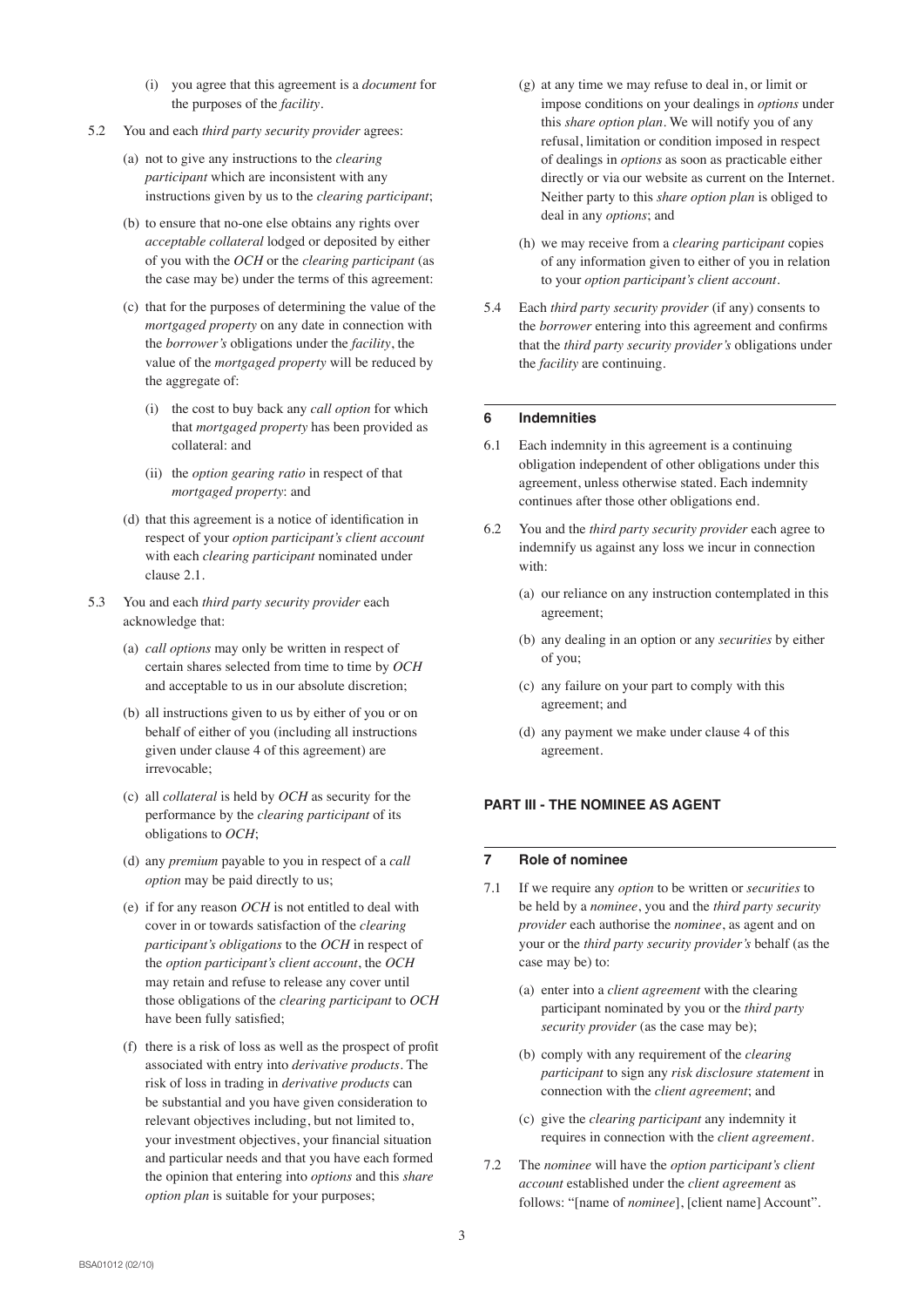- 7.3 As your agent the *nominee* may:
	- (a) give instructions to the *clearing participant* in relation to any *option* you have written or your *option participant's client account*; or
	- (b) deposit or lodge with the *clearing participant* such *acceptable collateral* as and when required under the *client agreement* to protect the *clearing participant* against its obligations under the *business rules* to provide *cover*, or
	- (c) complete an *OCH Acknowledgement* in relation to any *securities* it holds on your or the *third party security provider's* behalf (as the case may be) or an *option participant's client account.*

#### **8 Nominee indemnities**

You indemnify the *nominee* against, and therefore must pay it on demand for, loss or *costs* it suffers or incurs in relation to acting as your *nominee*, except to the extent that such loss or *costs* are caused by the fraud or gross negligence of the *nominee*.

## **PART IV - CONDITIONS PRECEDENT AND FUTURE TERMS**

### **9 Conditions you must satisfy before using this plan**

The *option participant* acknowledges that it may only utilise this *share option plan* if:

- (a) it has satisfied all of the requirements necessary before we will lend it money under the *facility agreement*;
- (b) it and each *third party security provider* are not in default under any of the *documents*;
- (c) the *amount outstanding*, when added to the *option gearing ratio*, will not exceed the *borrowing limit*;
- (d) it and each *third party security provider* (if any) have signed the *OCH Acknowledgement* and returned it to us;
- (e) it and each *third party security provider* have given us any approval, document or information we reasonably require in a form satisfactory to us (including with regard to its stamping and registration);
- (f) the *clearing participant* nominated by the *option participant*:
	- (i) is acceptable to us; and
	- (ii) has complied with all our requirements in connection with the provision of this *share option plan*;
- (g) *a client agreement* has been entered into with the *clearing participant*:
- (i) if the *securities* are held by a *third party security provider*, with that *third party security provider* as client; or
- (ii) if the *securities* are held by you, with you as client; and
- (h) it has paid to us, the *nominee* or the *clearing participant* (as the case may be) any fees required to be paid under the terms of this *share option plan* or the *client agreement*.

### **PART V - GLOSSARY**

*acceptable collateral* means property which we agree to being *collateral*.

*amount outstanding* means at any time, all money which one or more of you or a *security provider* owe to us, or will or may owe to us in the future, including under this agreement. Without limiting this definition, it includes money owing (or which will or may be owing) to us in our capacity as an assignee because we have taken an assignment of a *document* whether or not;

- you and the *security provider* were aware of the assignment or consented to it; or
- the assigned obligation was secured before the assignment; or
- the assignment takes place before or after the *application* form is signed.

*application form* means the form that includes details of, and is signed by, the *borrower* and/or each *third party security provider*, pursuant to which the *borrower* and each *third party security provider* agree to be bound by the terms and conditions of this agreement and the *OCH Acknowledgement* accompanying it.

ASX means the Australian Stock Exchange Limited.

*borrower* has the meaning in the definition of you (see below).

*borrowing limit means*, at any time, the sum of the value at that time of each item comprised in the *mortgaged property*.

*business rules* means the business rules of *ASX*, the *SCH* or any other subsidiary of *ASX* which govern trading on the Australian Options Market and the clearing of the Australian Options Market. .

*clearing participant* has the meaning given in the *business rules* and, where the context requires, means the person with whom the *nominee* is authorised to enter into a *client agreement* under clause 7.1.

*client agreement* has the meaning in the *business rules* and, where the context requires, means the client agreement entered into between the *clearing participant* and the *nominee* on your behalf.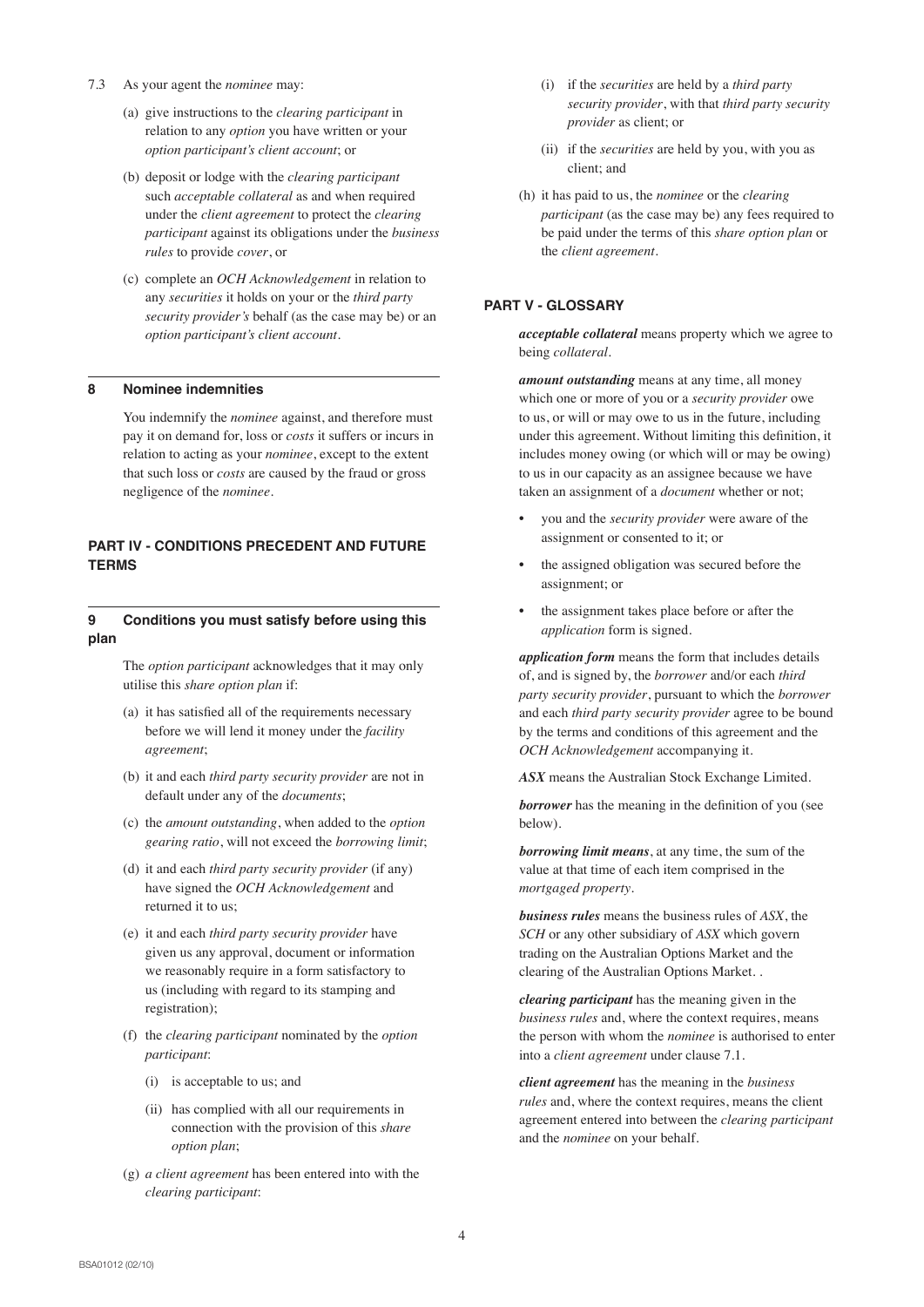*costs* means any costs, charges and expenses, including costs, charges and expenses in connection with legal and other advisers and includes:

- stamp duty and other government duties, taxes and charges;
- any calls, installments or other amounts payable in connection with the *mortgaged property* by you or any *security provider*; and
- any fees and charges applicable to, or other amount payable under, the *facility* and this agreement.

*deposited documents* means the documents at any time deposited by a *security provider* with us or which are held by us or come into our possession for any reason.

*documents* means the *application form* or *application forms*, this *share option plan*, the *facility agreement*, each *mortgage*, any *sponsorship agreement* relating to any of the *mortgaged propert*y, and any document connected with them.

*entity* means a body corporate, trust or other entity *securities* in which comprise *mortgaged property* or which has issued *securities* that comprise *mortgaged property*.

*explanatory booklet* means the booklet published by the *ASX* in respect of each *derivative product*.

*facility* means the margin lending facility to be provided in accordance with the *facility agreement* and the other *documents*.

*facility agreement* means the margin lending facility between you, us and the *third party security provider* (if any).

#### *future security* means:

- any "future security" as that term is defined (if at all) in the *facility agreement*;
- all *securities a security provider* (or a trustee, nominee or agent of a *security provider*) acquires either directly or indirectly and which are wholly or partially funded directly or indirectly by money we lend you under the *facility*;
- all *securities a security provider* owns in or of any entity which is not listed for quotation on ASX; and
- all *deposited document*s and *securities* we specify in an *identification notice* that a *security provider* does not reject within the time specified (if any) in the *facility agreement*,

and all the *security provider's* rights and interests in connection with them.

*gearing ratio* means, with respect to a *security*, the percentage applicable to the security which we determine and can change without notice in our absolute discretion at any time. It is the proportion of the *market value* of a *security* we may lend to you under the *facility* at a particular time if that *security* comprises part of the *mortgaged property*.

*identification notice* means a notice from us setting out details of property nominated by us as *future security*.

*loan* means any loan we make to you under the *facility agreement* from time to time.

*loan account* means, for any *loan*, an account we establish or have established in your name for recording all transactions in connection with it.

*market value* of a *security* means, at any time, the market value that we ascribe (in our absolute discretion) to that *security*.

*Master Deed of Priority* means the deed of priority to be entered into between us and the *OCH* in relation to the priority of interests in *securities* lodged with the *OCH* as margin.

#### *mortgage* means:

- the mortgage created in the *facility agreement*; and
- any mortgage created by a *security provider* containing terms similar to the mortgage created under the *facility agreement* and which we nominate as a *mortgage* by notice to you.

*mortgaged property* means the *future security* and the *new rights*.

#### *new rights* means:

- *a security provider's* rights in connection with any money, dividends, interest, allotments, offers, benefits, privileges, rights, bonuses, shares, stock units or units in the capital of a corporation, stock, debentures, distributions, or rights to take up *securities*: or
- *a security provider's* rights consequent on any conversion, redemption, cancellation, reclassification, forfeiture, consolidation or subdivision; or
- *a security provider's* rights consequent on a compulsory acquisition, reduction of capital, liquidation or scheme of arrangement,

in connection with the *future security* or other *new rights* and property acquired with the proceeds of *future security* and *new rights*.

*nominee* means Value Nominees Pty Limited (ABN 90 001 827 998) or such other nominee as allowed by us at our absolute discretion.

*non-broker participant* has the meaning given to the term NBP in the *business rules*. Generally it covers *persons* that are not *brokers* but who satisfy certain eligibility criteria in the *business rules*.

*OCH* means Options Clearing House Pty Limited (ABN 48 001 314 503).